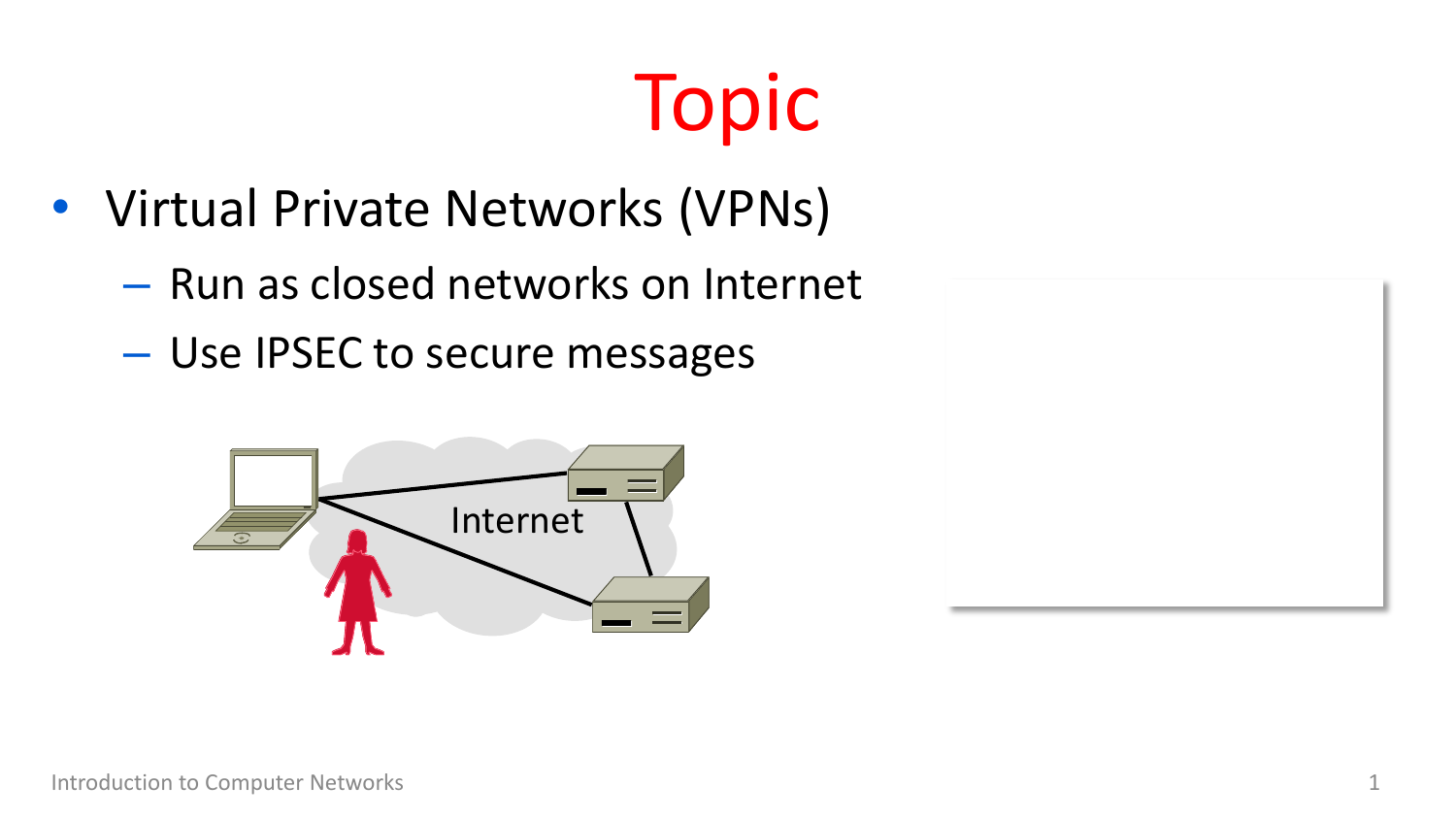#### Motivation

- The best part of IP connectivity
	- You can send to any other host
- The worst part of IP connectivity
	- Any host can send packets to you!
	- There's nasty stuff out there …



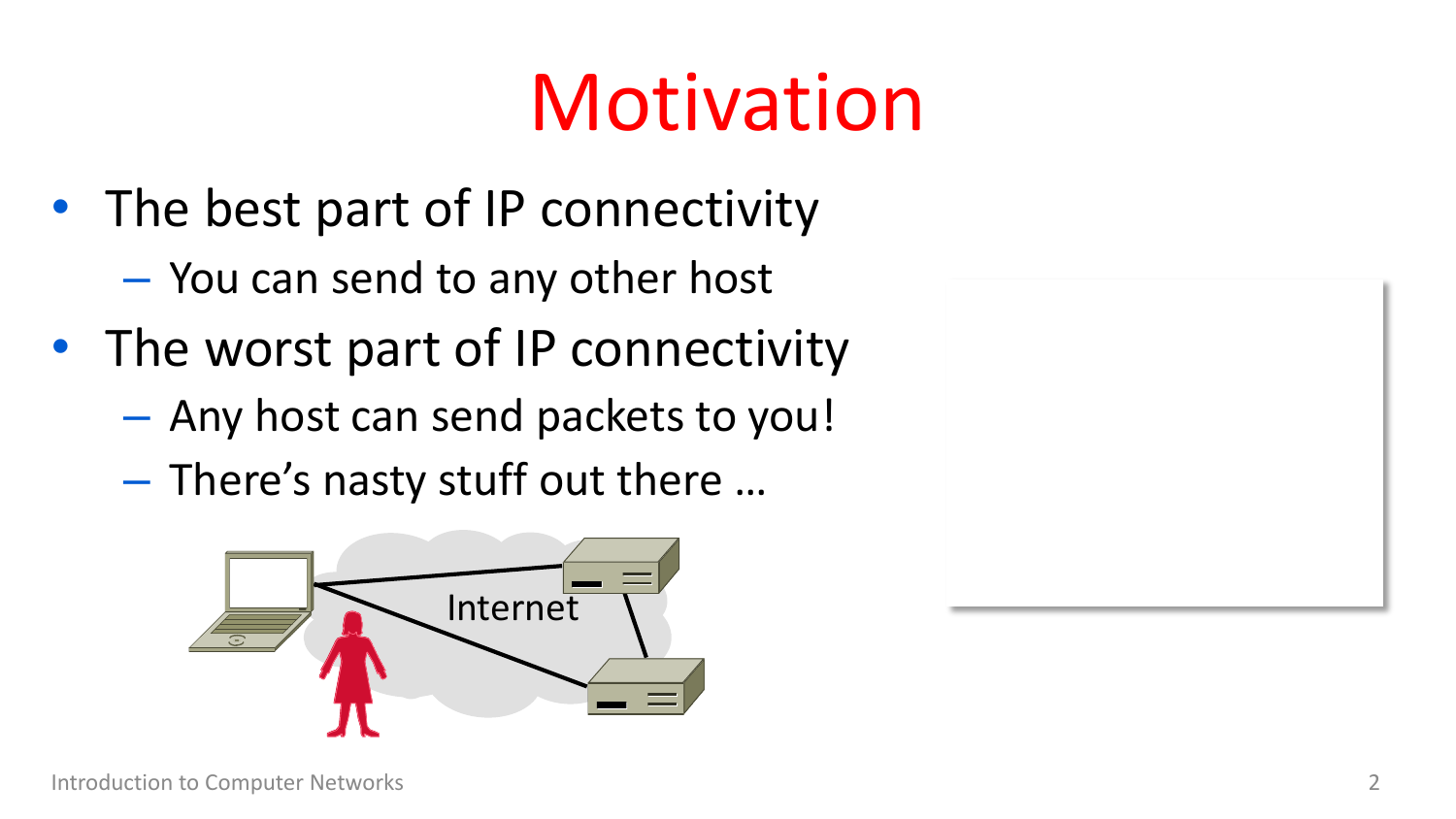## Motivation (2)

- Often desirable to separate network from the Internet, e.g., a company
	- Private network with leased lines
	- Physically separated from Internet

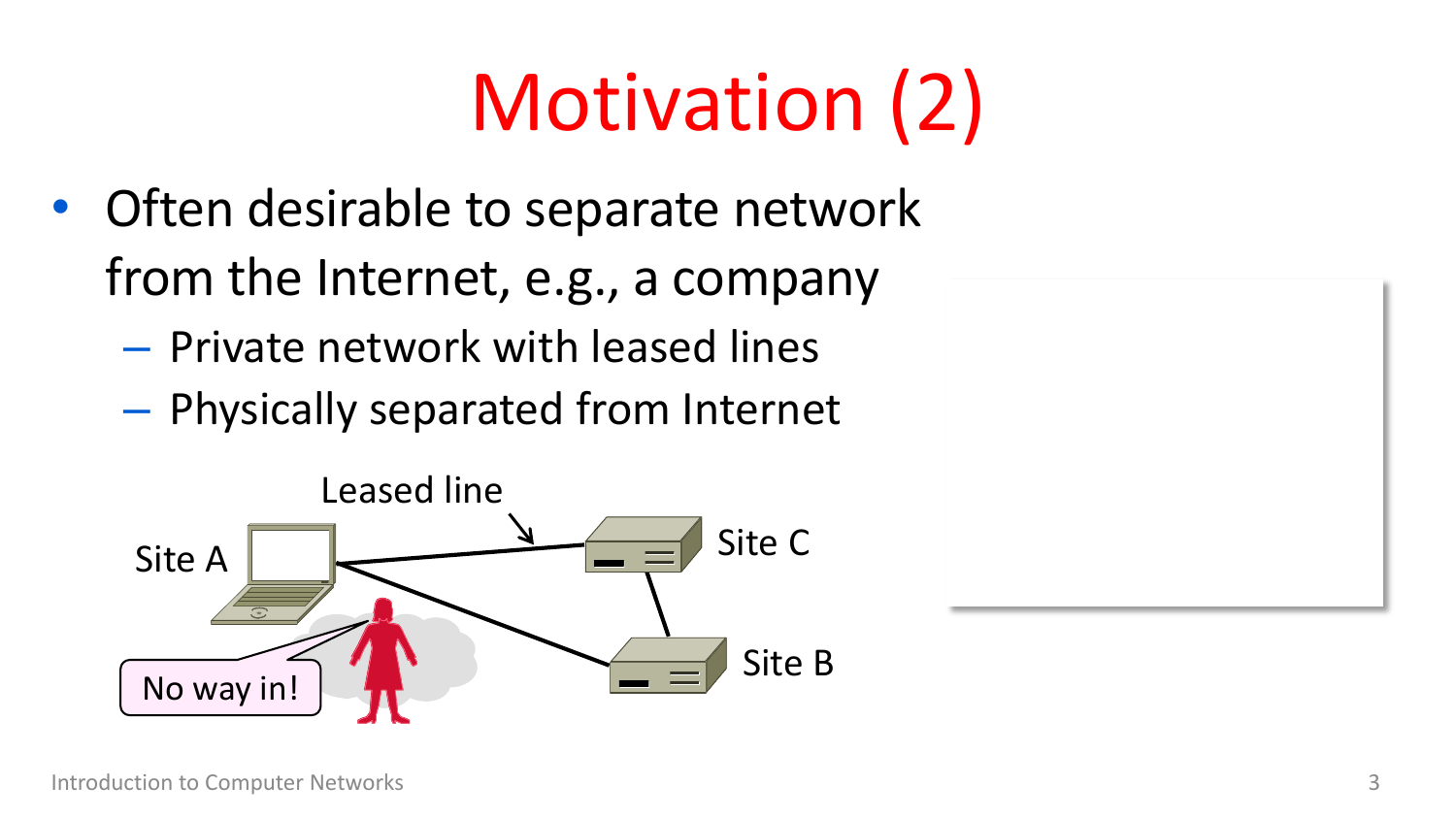## Motivation (3)

- Idea: Use the public Internet instead of leased lines – cheaper!
	- Logically separated from Internet …
	- This is a Virtual Private Network (VPN)

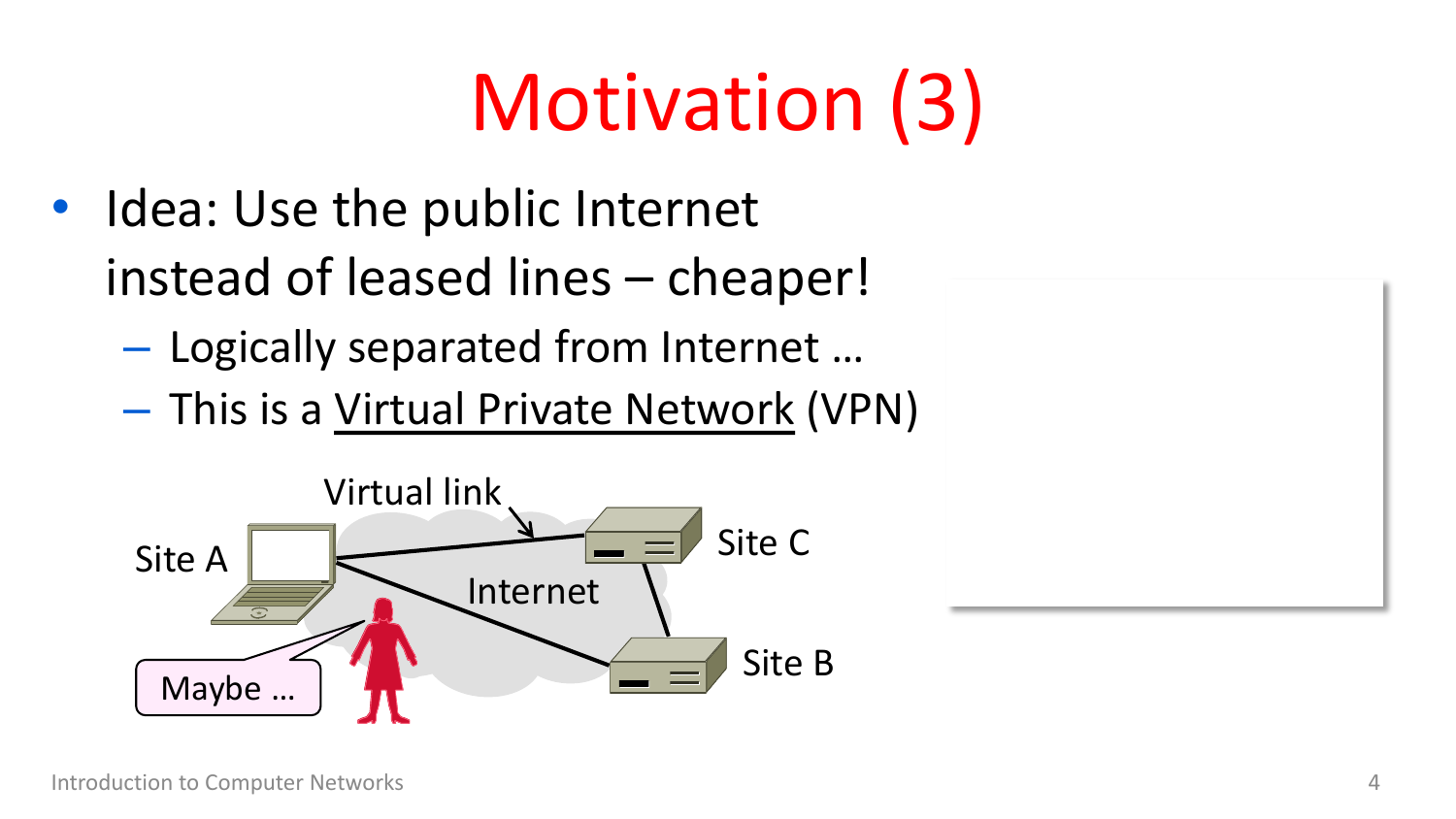#### Goal and Threat Model

- Goal is to keep a logical network (VPN) separate from the Internet while using it for connectivity
	- Threat is Trudy may access VPN and intercept or tamper with messages



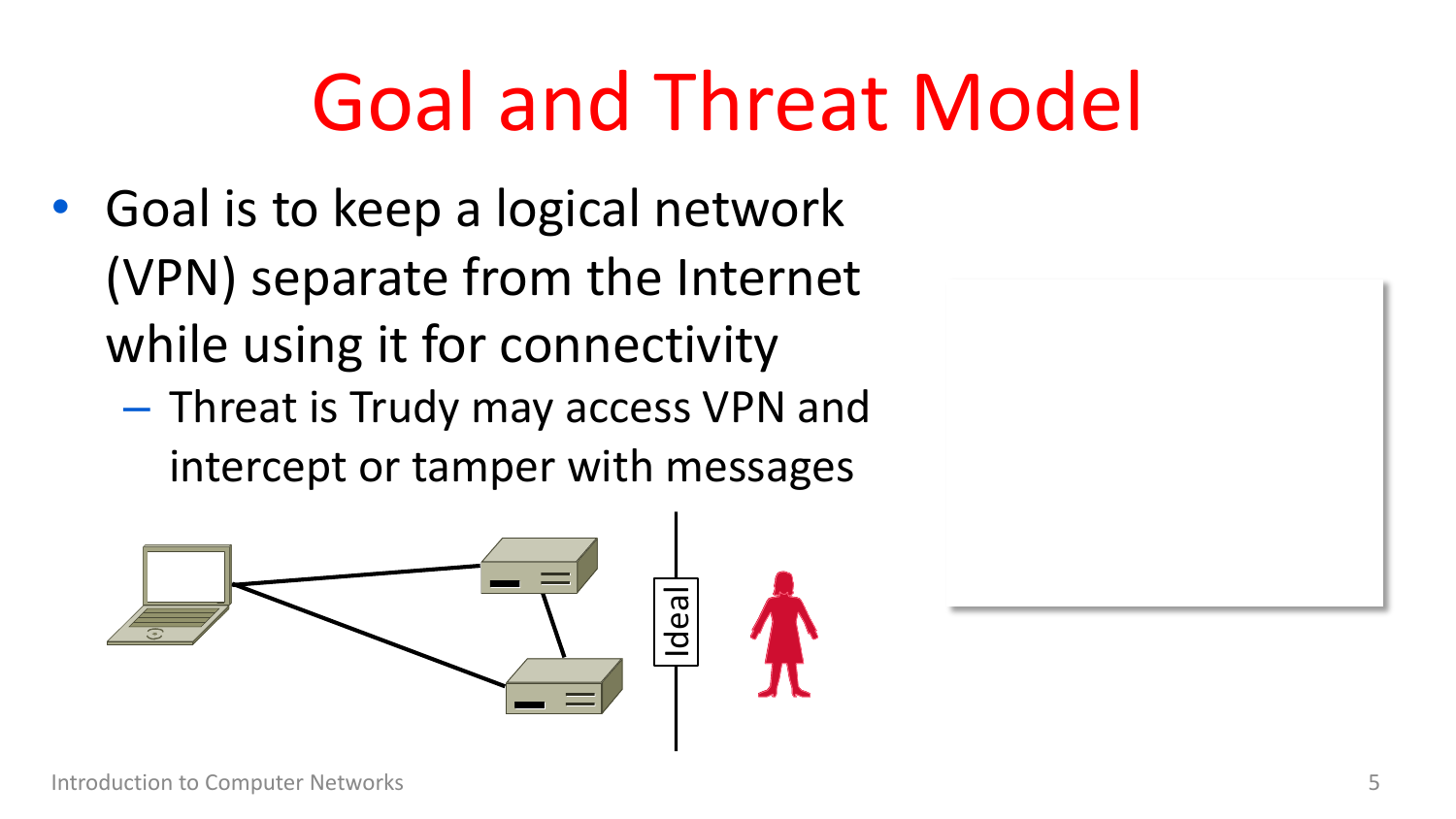## **Tunneling**

- How can we build a virtual link? With tunneling!
	- Hosts in private network send to each other normally
	- To cross virtual link (tunnel), endpoints encapsulate packet

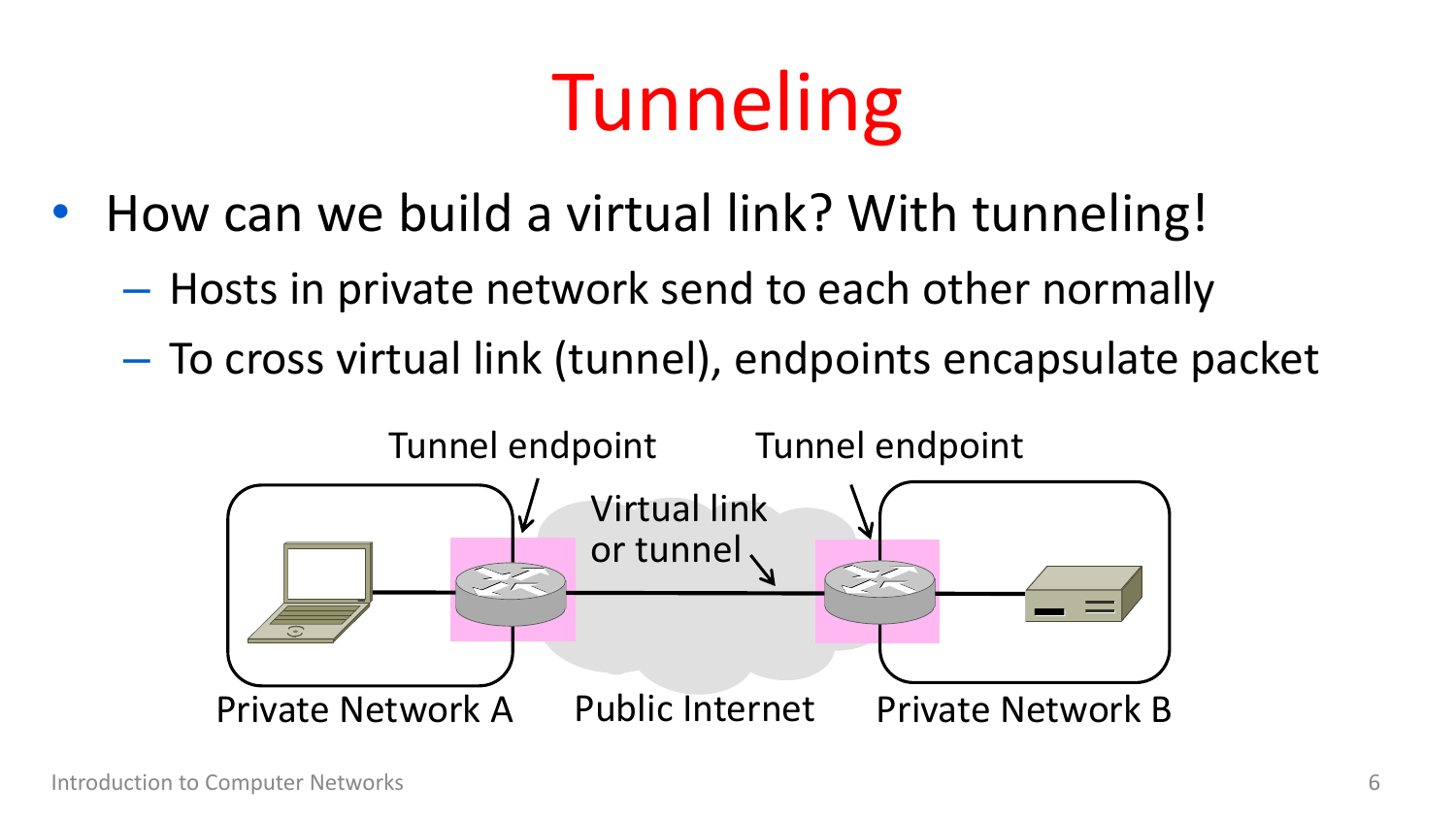# Tunneling (2)

- Tunnel endpoints encapsulate IP packets ("IP in IP")
	- Add/modify outer IP header for delivery to remote endpoint

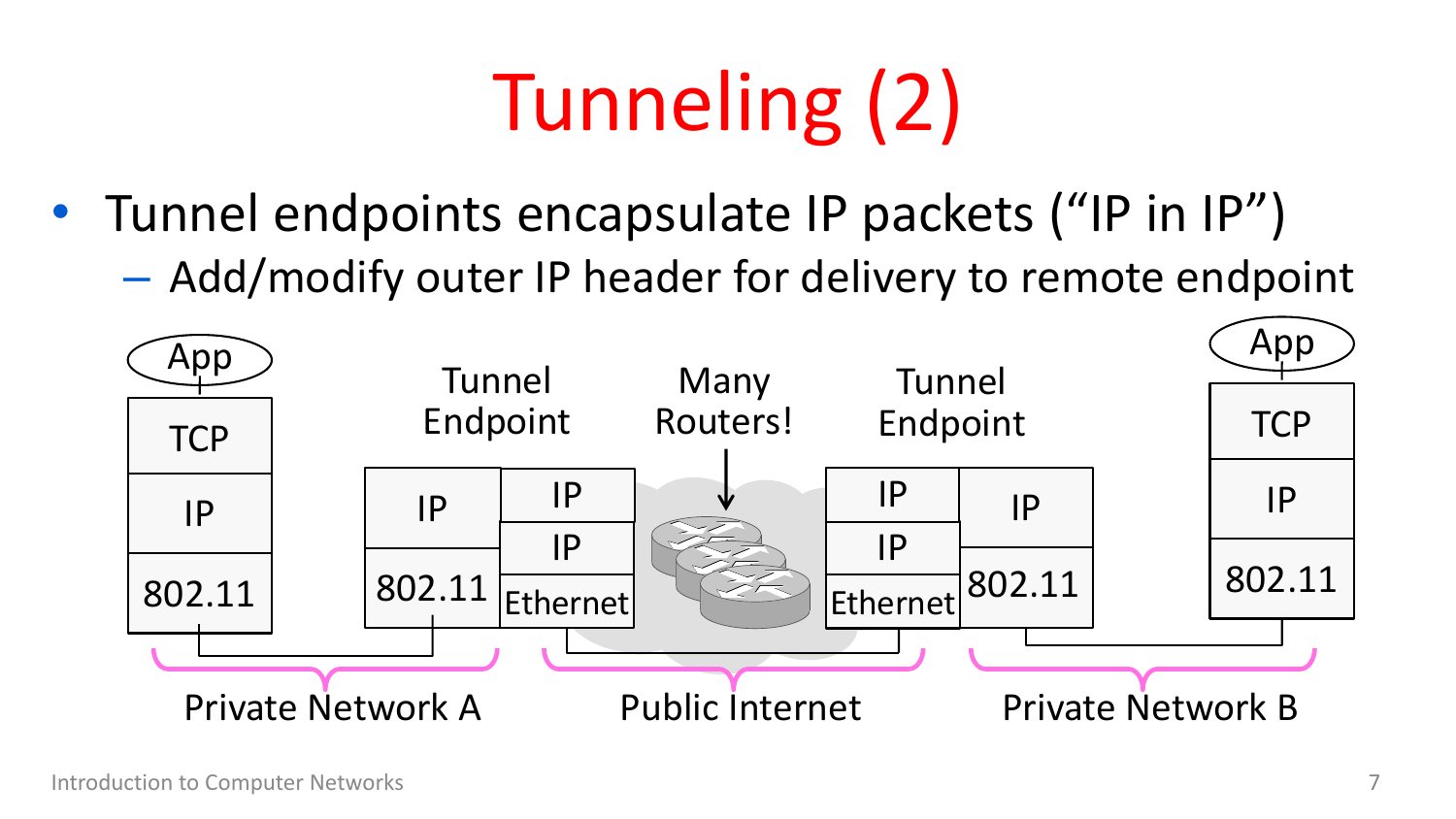# Tunneling (3)

- Simplest encapsulation wraps packet with another IP header
	- Outer (tunnel) IP header has tunnel endpoints as source/destination
	- Inner packet has private network IP addresses as source/destination

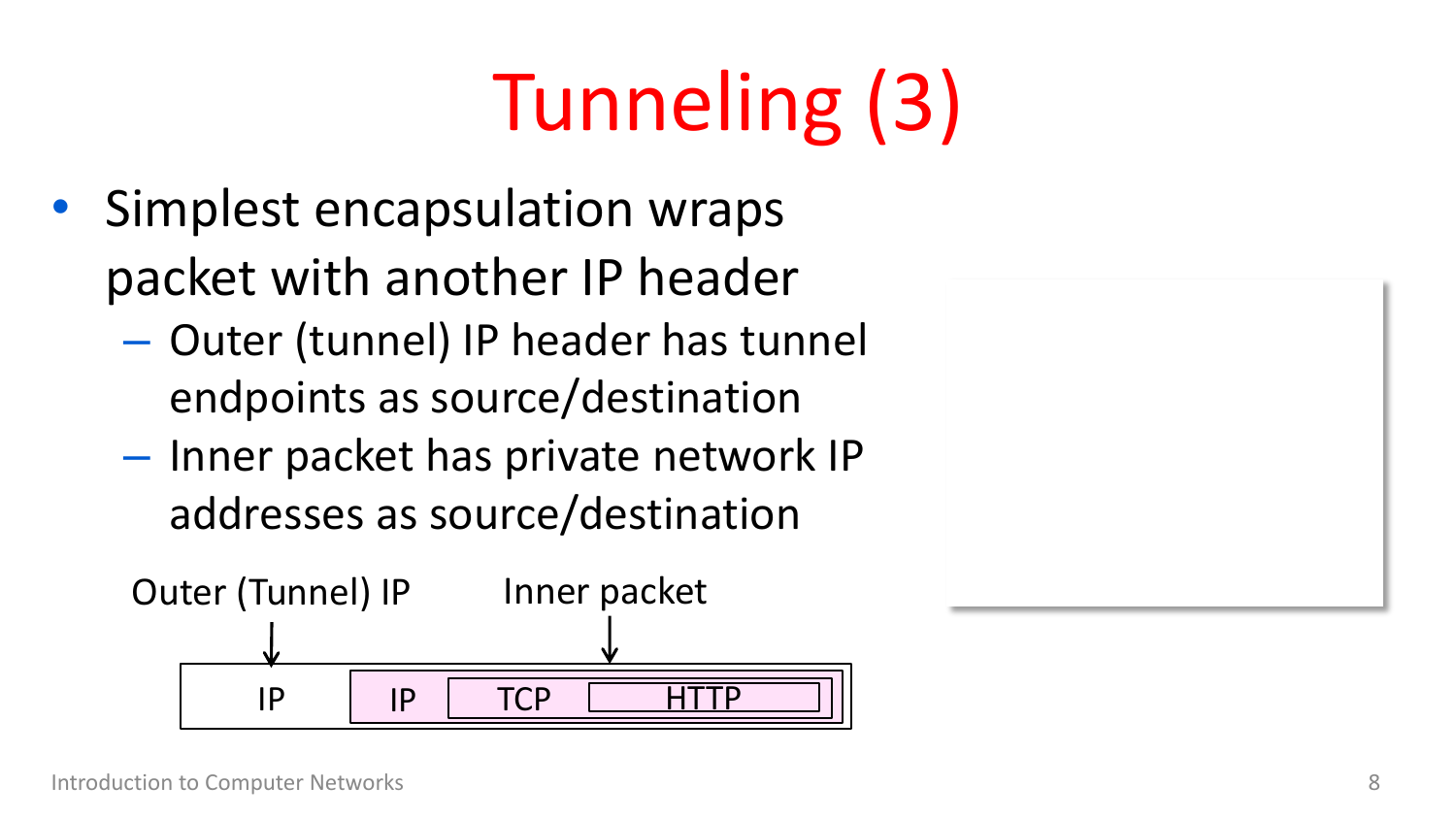# Tunneling (4)

- Tunneling alone is not secure …
	- No confidentiality, integrity/ authenticity
	- Trudy can read, inject her own messages
	- We require cryptographic protections!
- IPSEC (IP Security) is often used to secure VPN tunnels

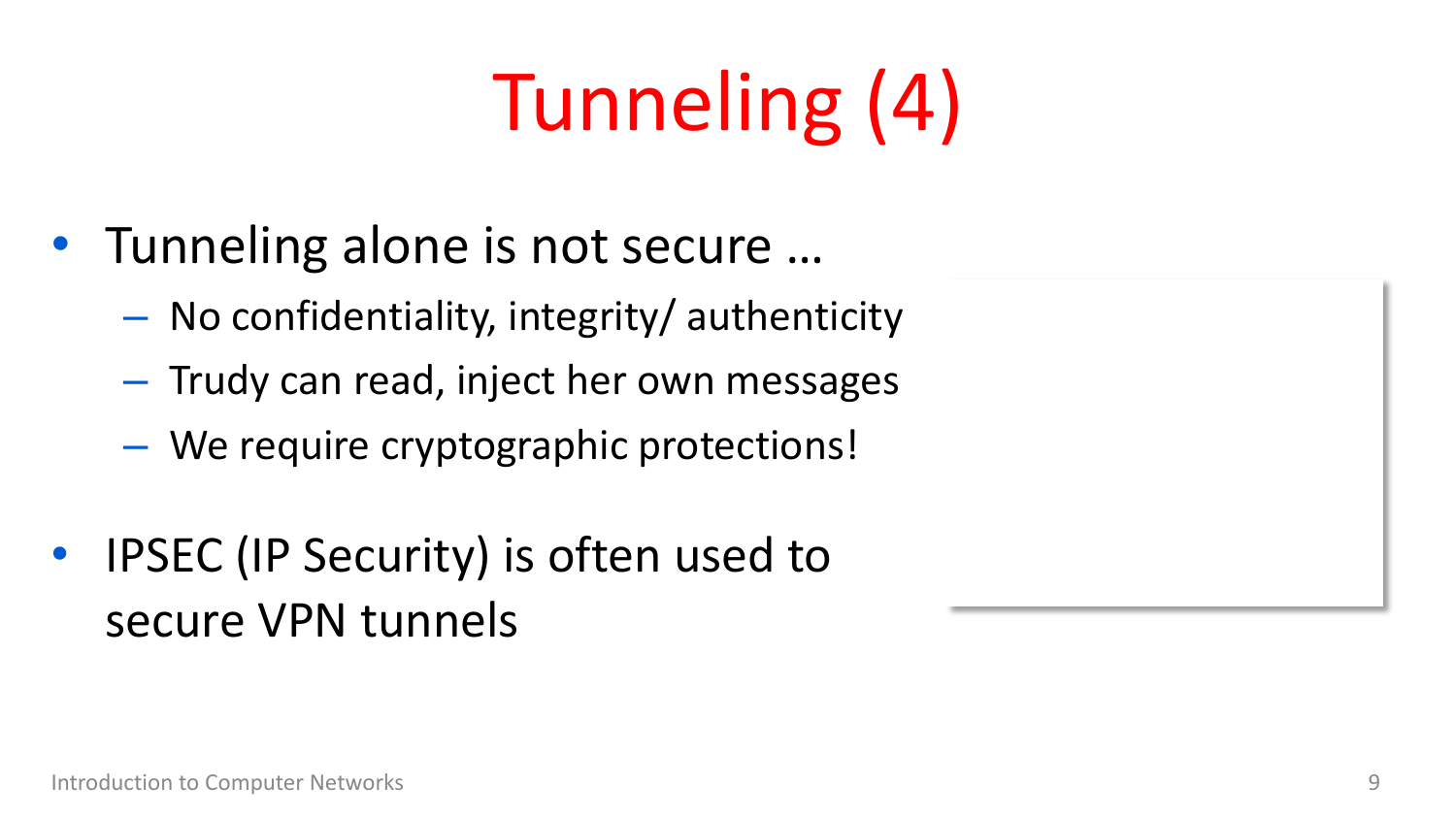## IPSEC (IP Security)

- Longstanding effort to secure the IP layer
	- Adds confidentiality, integrity/authenticity
- IPSEC operation:
	- Keys are set up for communicating host pairs
	- Communication becomes more connection-oriented
	- Header and trailer added to protect IP packets
	- Encapsulating Security Payloads (ESP) provide confidentiality, data integrity, authenticatiion, and anti-replay service

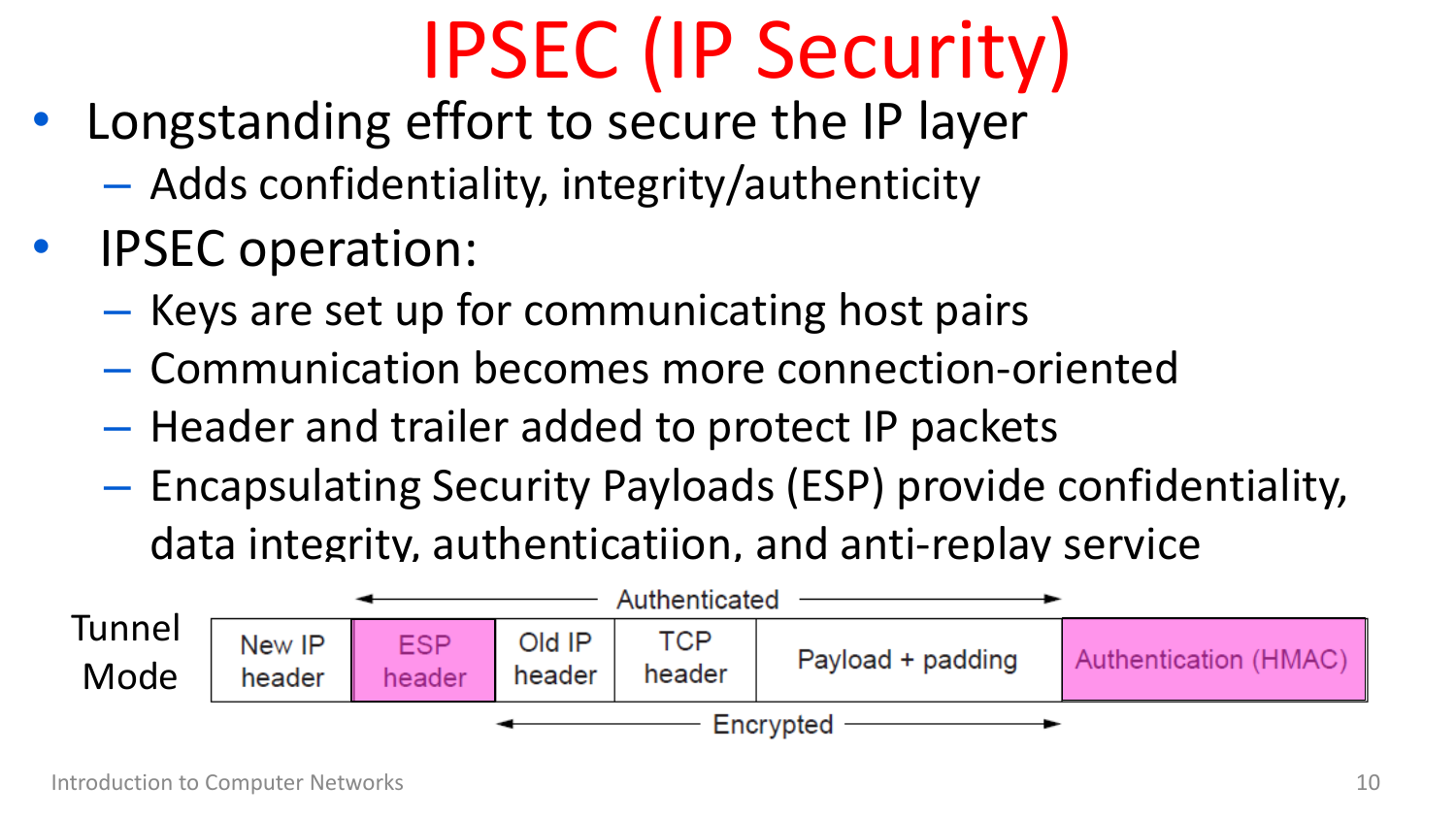#### Takeaways

- VPNs are useful for building networks on top of the Internet
	- Virtual links encapsulate packets
	- Alters IP connectivity for hosts
- VPNs need crypto to secure messages
	- Typically IPSEC is used for confidentiality, integrity/authenticity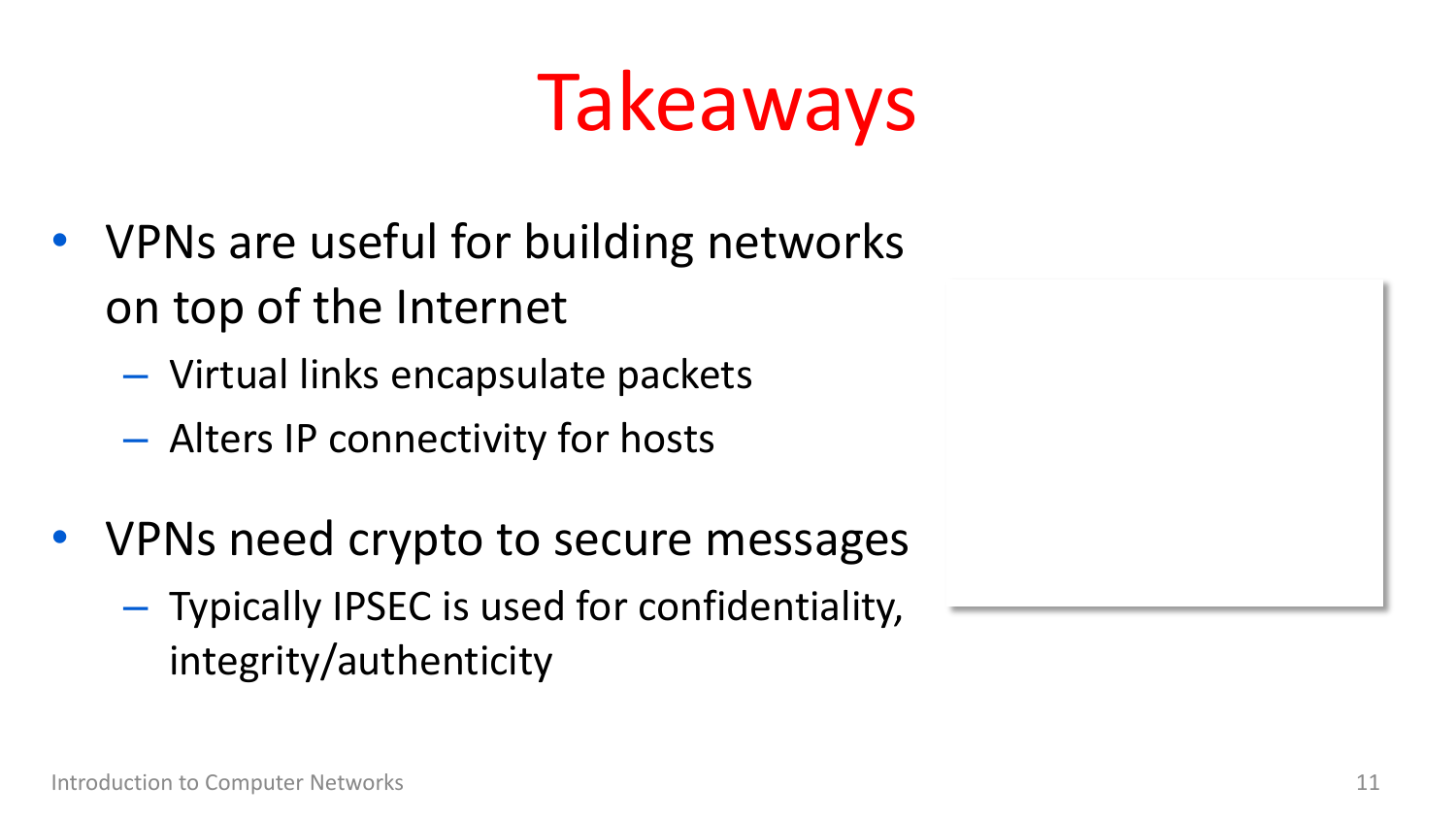#### Topic

- Distributed Denial-of-Service (DDOS)
	- An attack on network availability

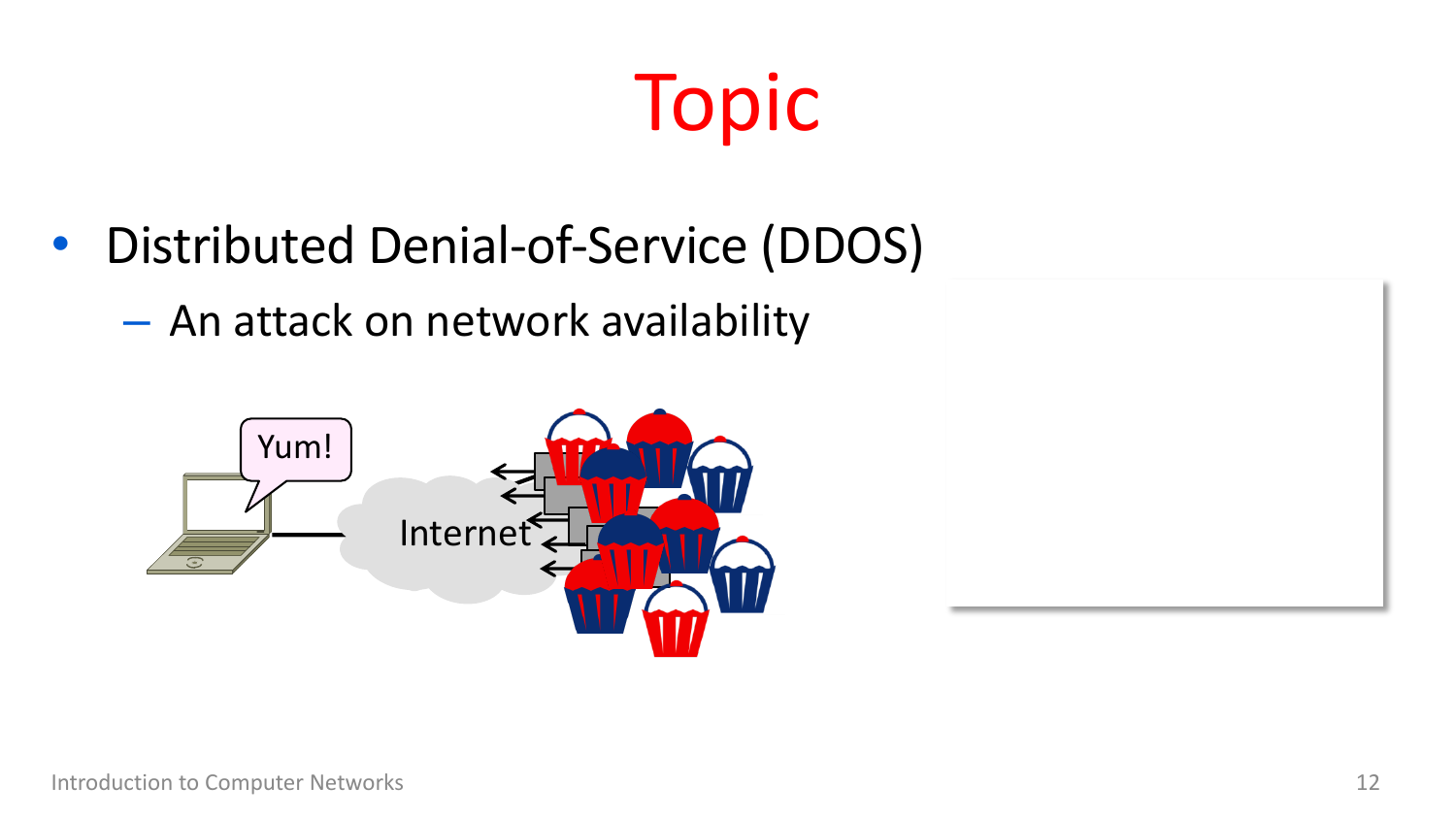#### Topic

- Distributed Denial-of-Service (DDOS)
	- An attack on network availability

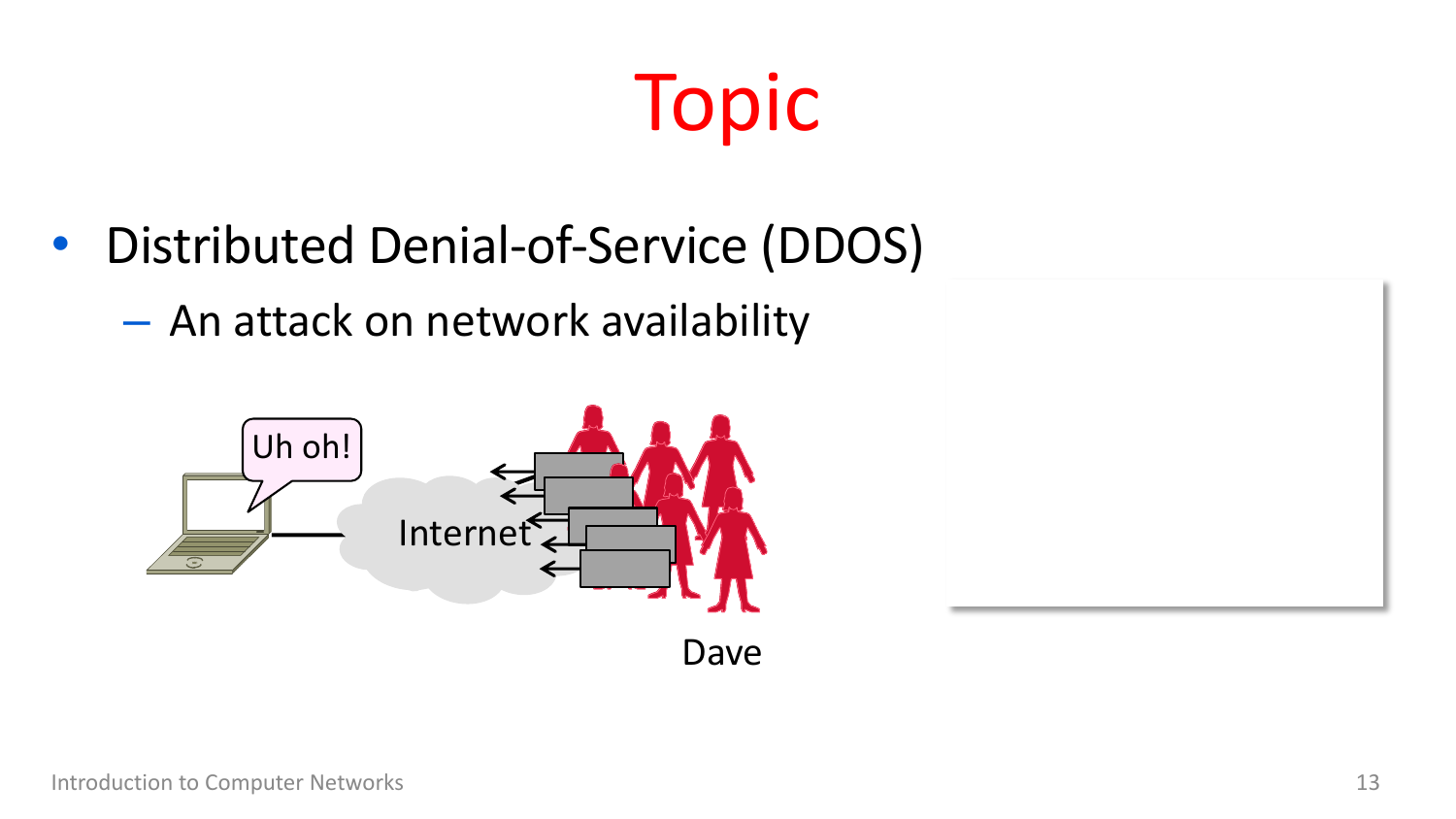#### Motivation

- The best part of IP connectivity
	- You can send to any other host
- The worst part of IP connectivity
	- Any host can send packets to you!



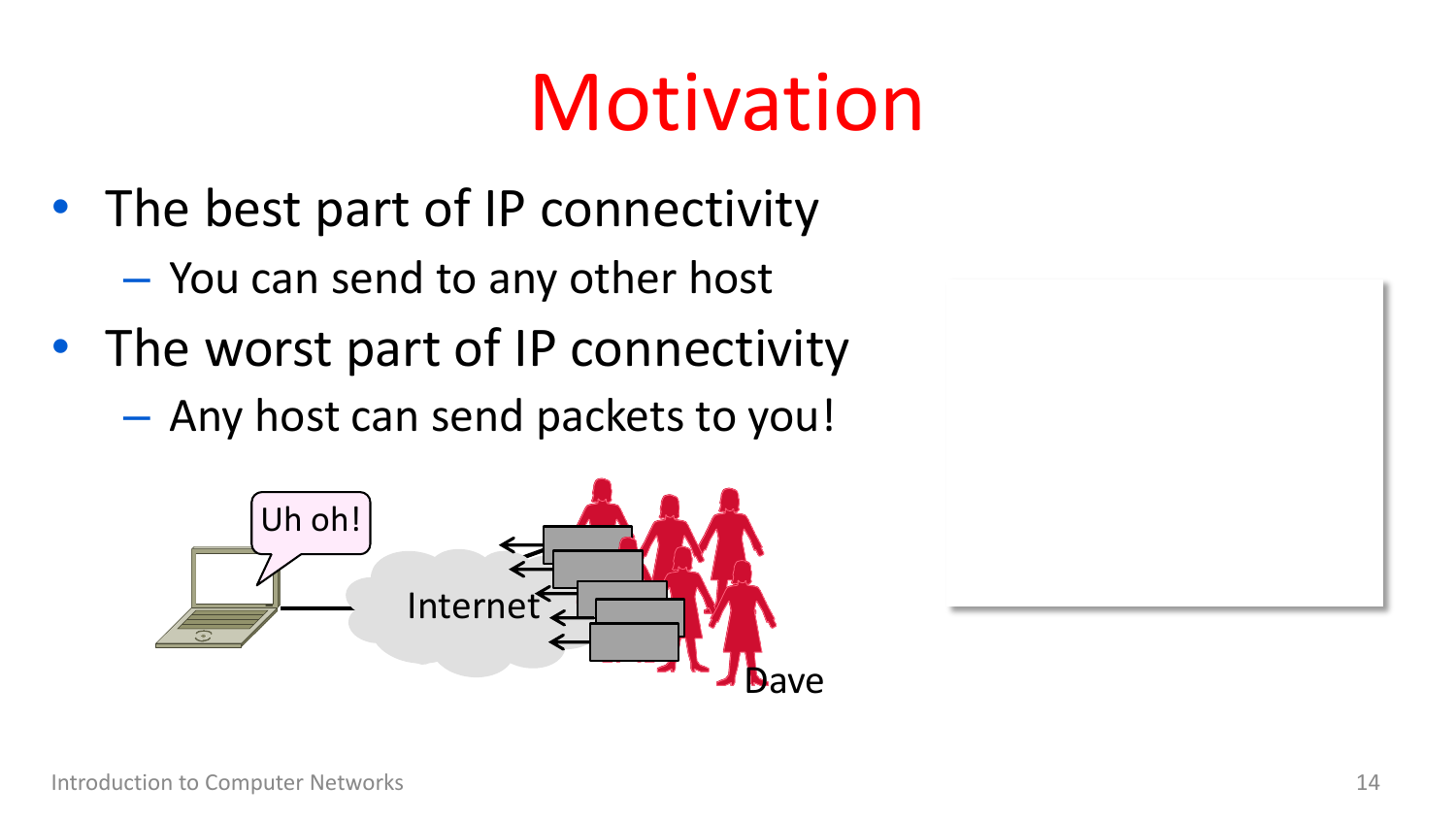## Motivation (2)

- Flooding a host with many packets can interfere with its IP connectivity
	- Host may become unresponsive
	- This is a form of denial-of-service

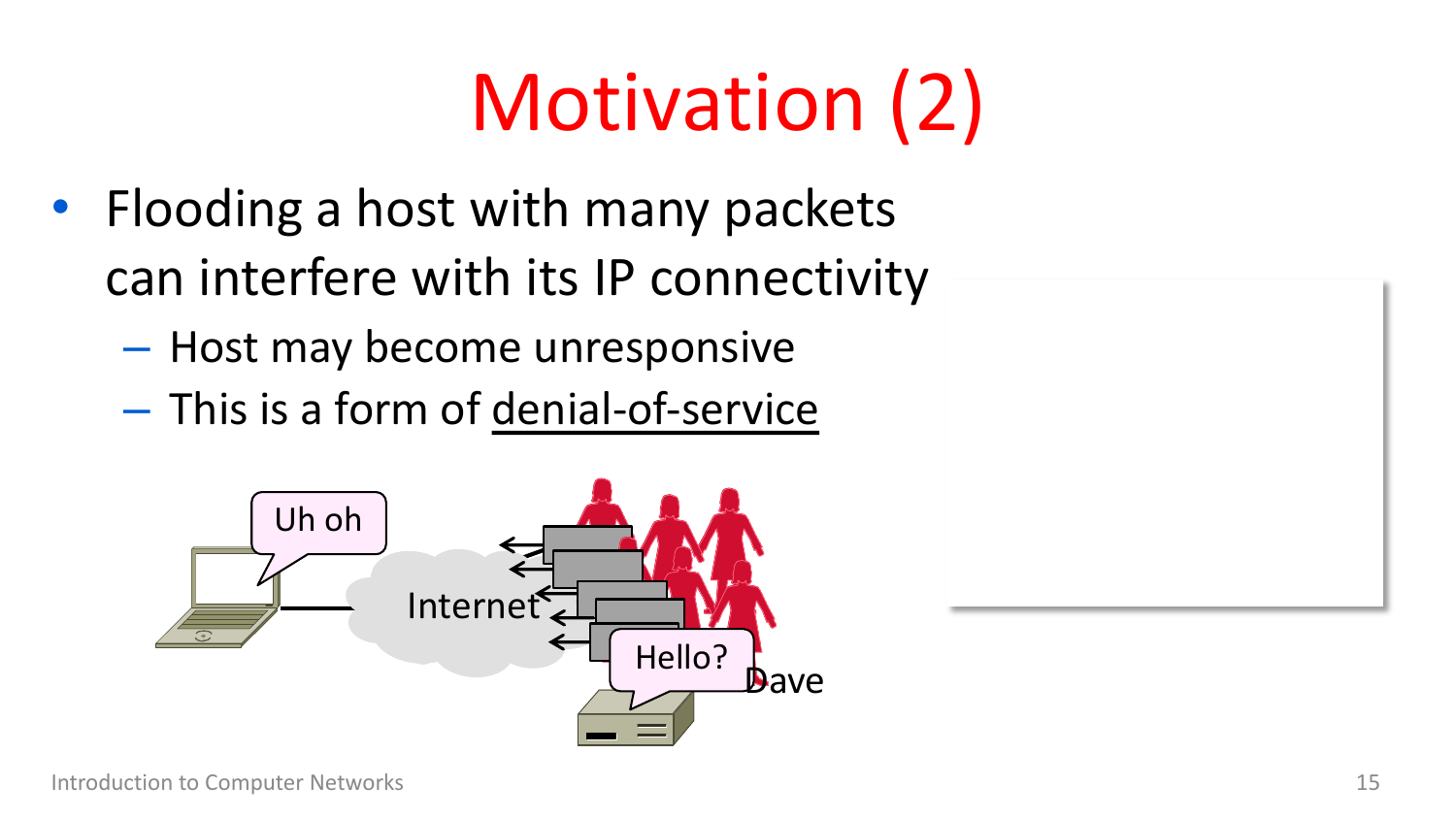#### Goal and Threat Model

- Goal is for host to keep network connectivity for desired services
	- Threat is Dave may overwhelm host with undesired traffic

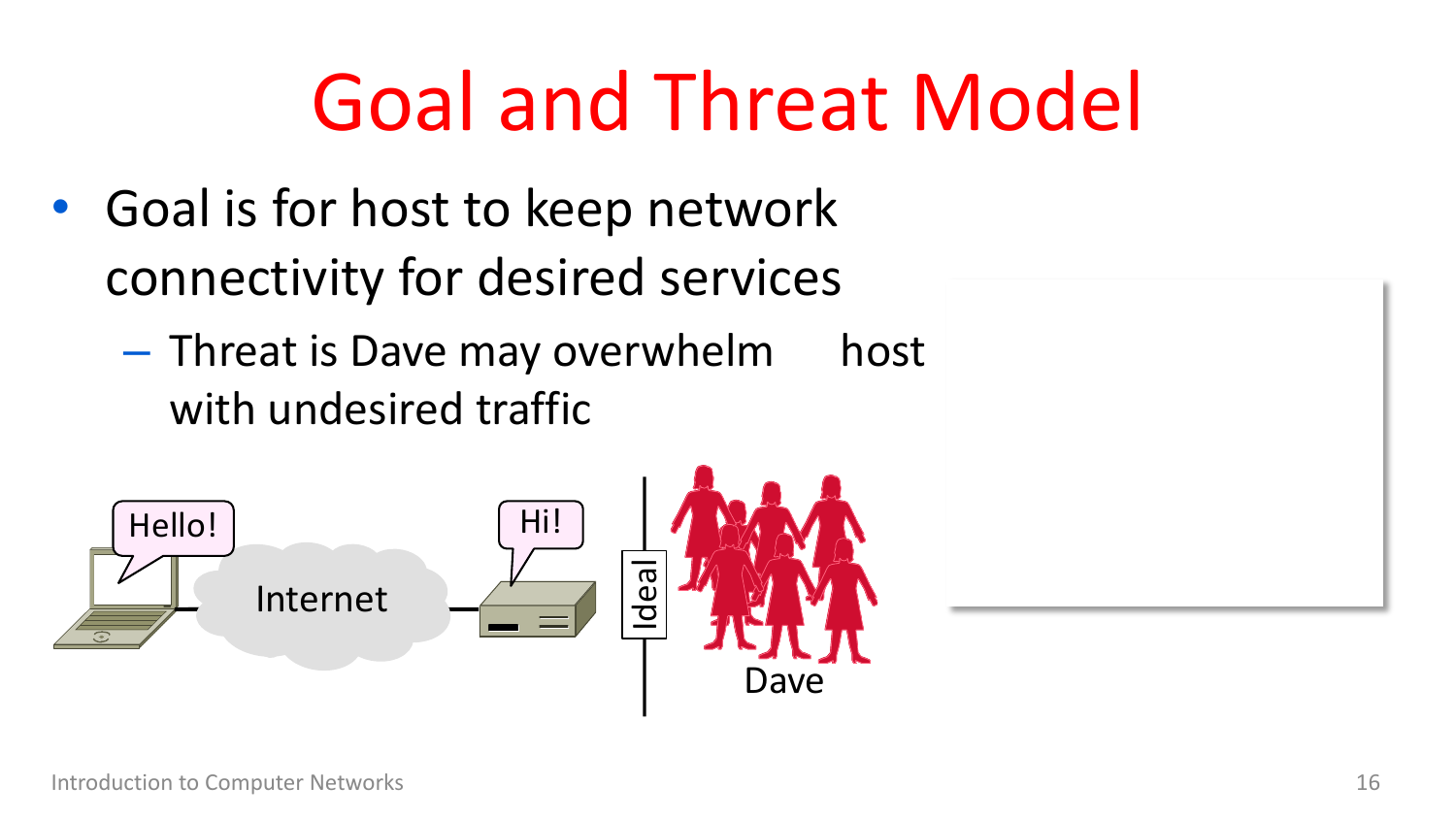#### Internet Reality

- Distributed Denial-of-Service is a huge problem!
	- Akamai Q3-12 reports DDOS against US banks peaking at 65 Gbps …
- There are no great solutions
	- CDNs, network traffic filtering, and best practices all help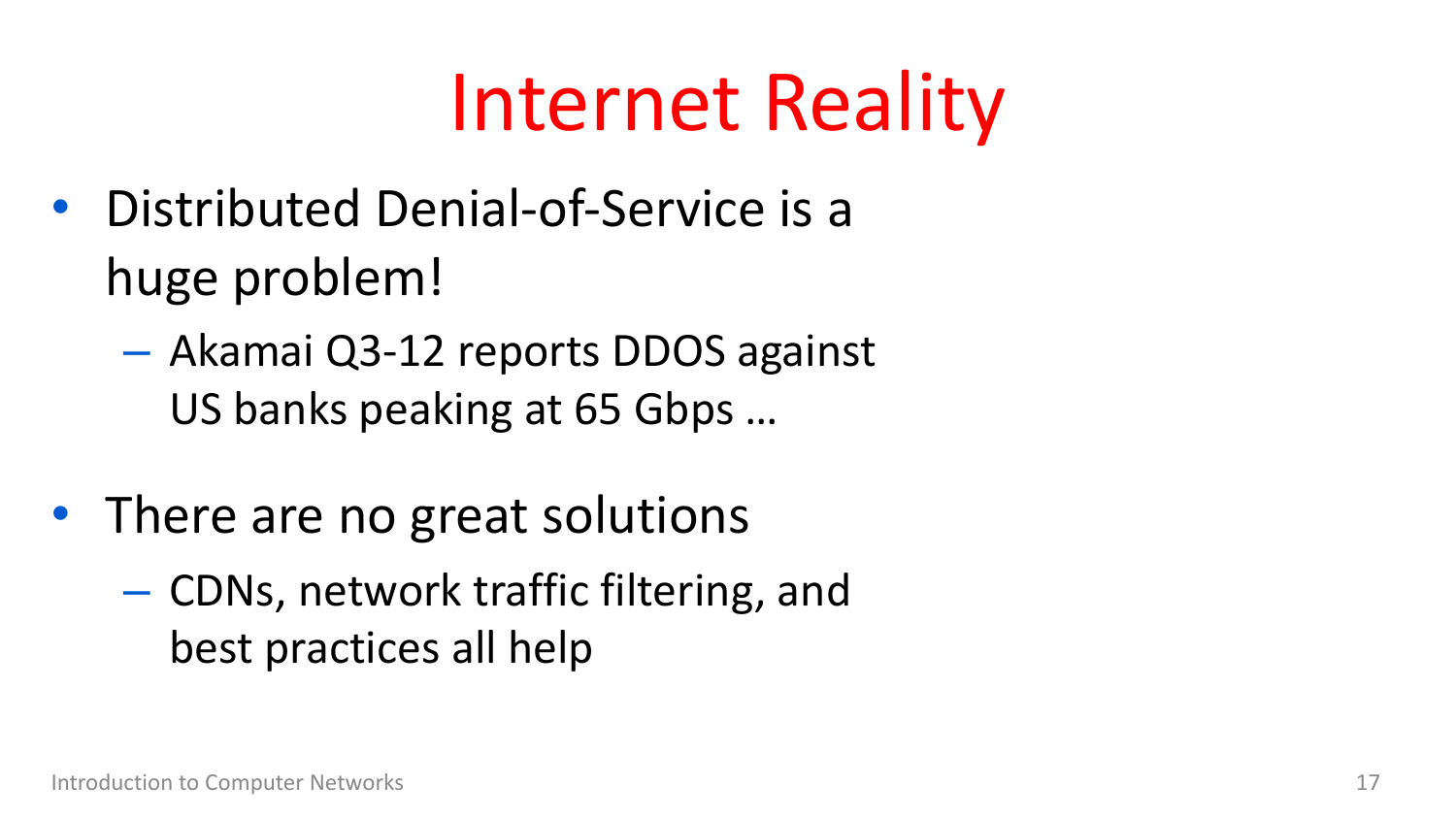#### Denial-of-Service

- Denial-of-service means a system is made unavailable to intended users
	- Typically because its resources are consumed by attackers instead
- In the network context:
	- "System" means server
	- "Resources" mean bandwidth (network) or CPU/memory (host)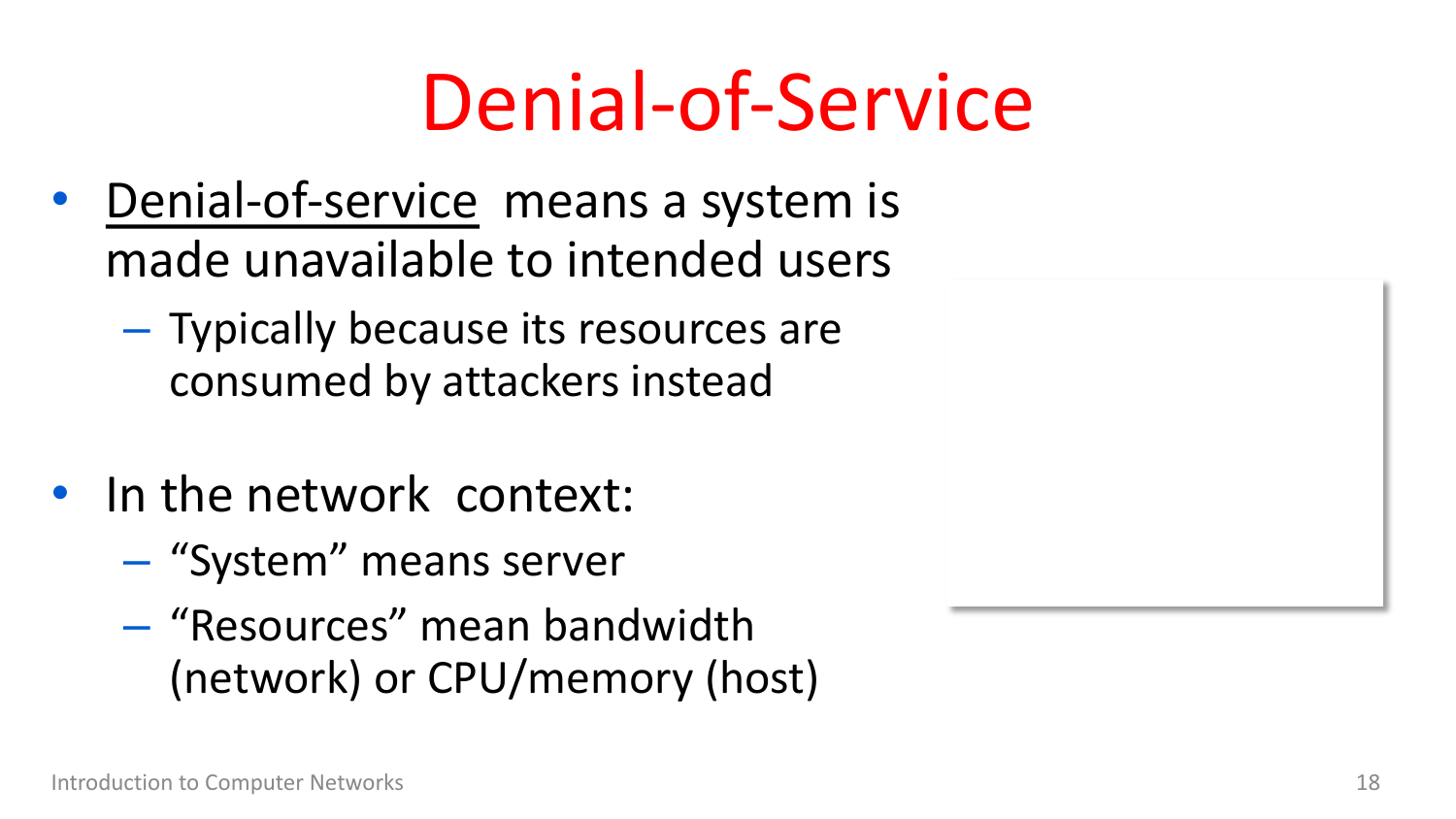#### Host Denial-of-Service

- Strange packets can sap host resources!
	- "Ping of Death" malformed packet
	- "SYN flood" sends many TCP connect requests and never follows up
	- Few bad packets can overwhelm host



• Patches exist for these vulnerabilities – Read about "SYN cookies" for interest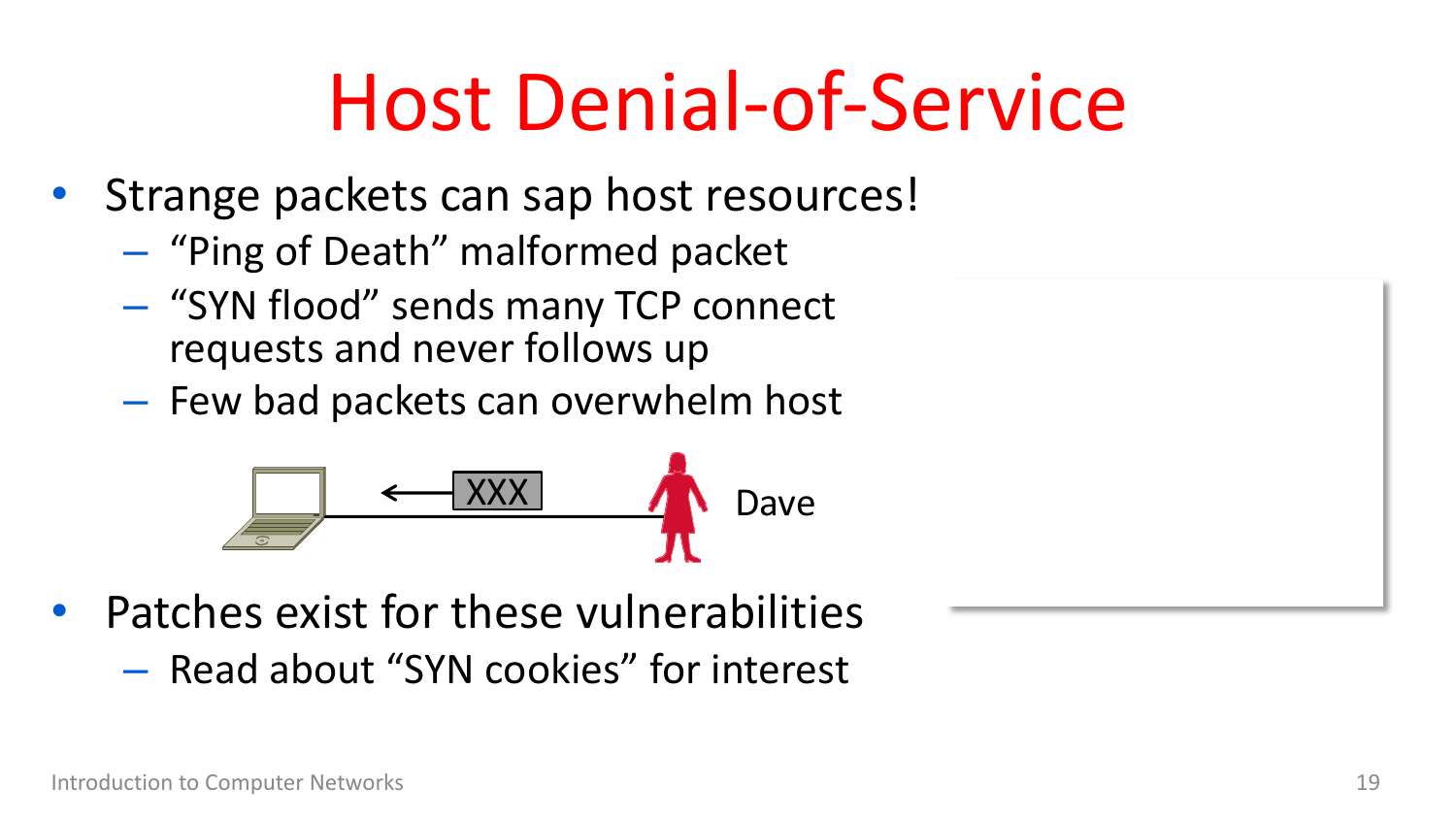#### Network Denial-of-Service

- Network DOS needs many packets
	- To saturate network links
	- Causes high congestion/loss



• Helpful to have many attackers ... or Distributed Denial-of-Service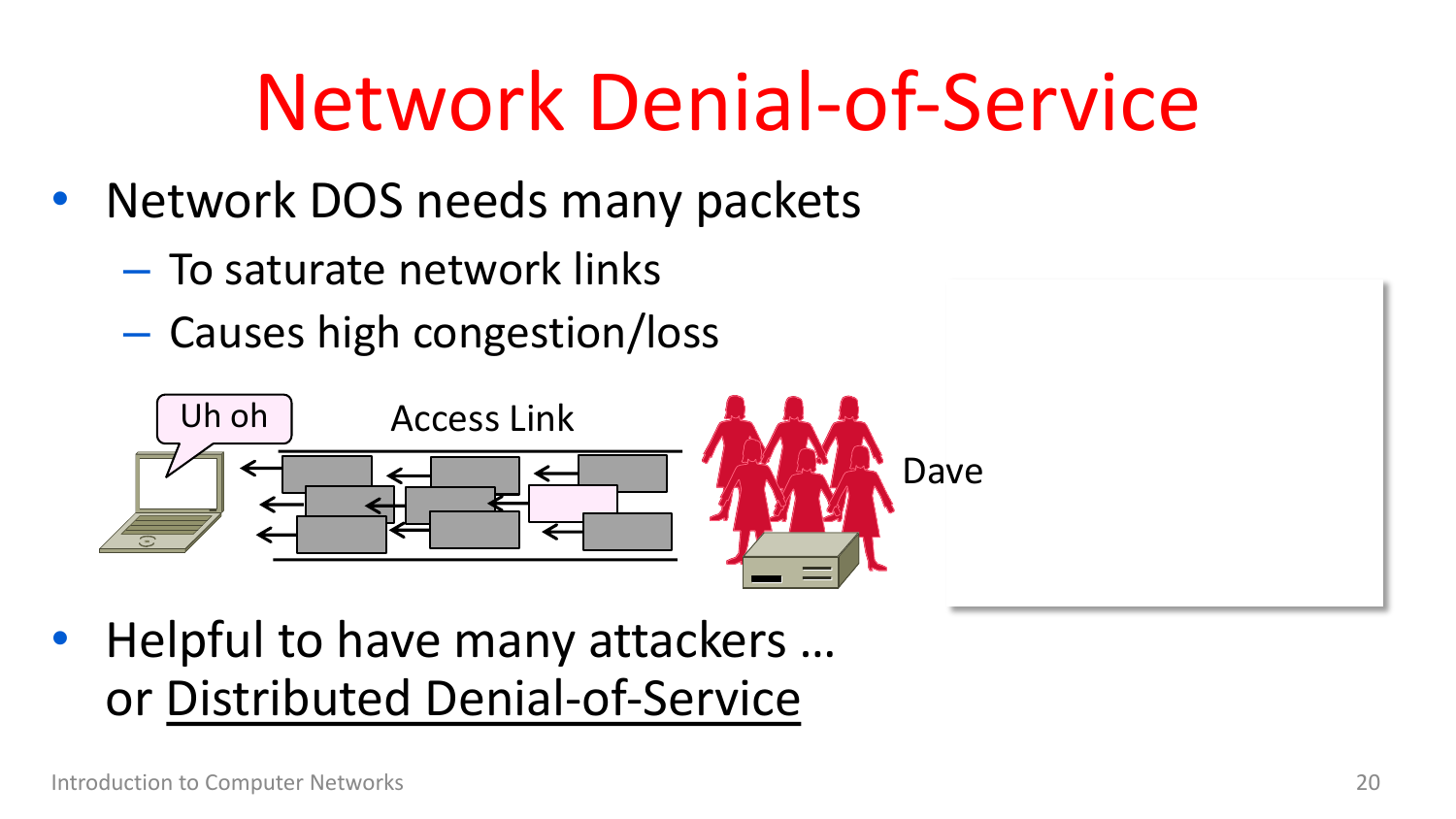## Distributed Denial-of-Service (DDOS)

- Botnet provides many attackers in the form of compromised hosts
	- Hosts send traffic flood to victim
	- Network saturates near victim

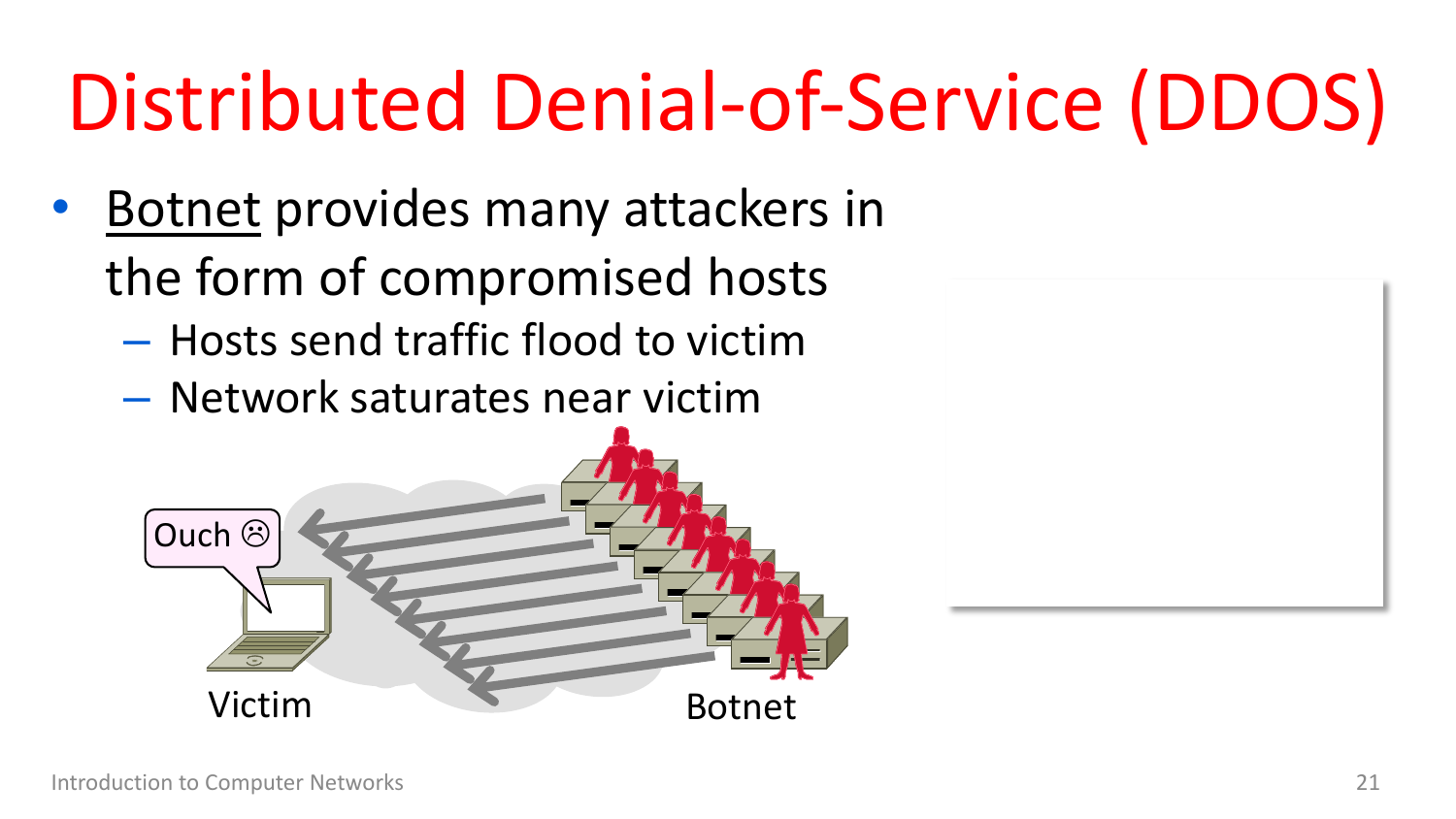### Complication: Spoofing

- Attackers can falsify their IP address
	- Put fake source address on packets
	- Historically network doesn't check
	- Hides location of the attackers
	- Called IP address spoofing

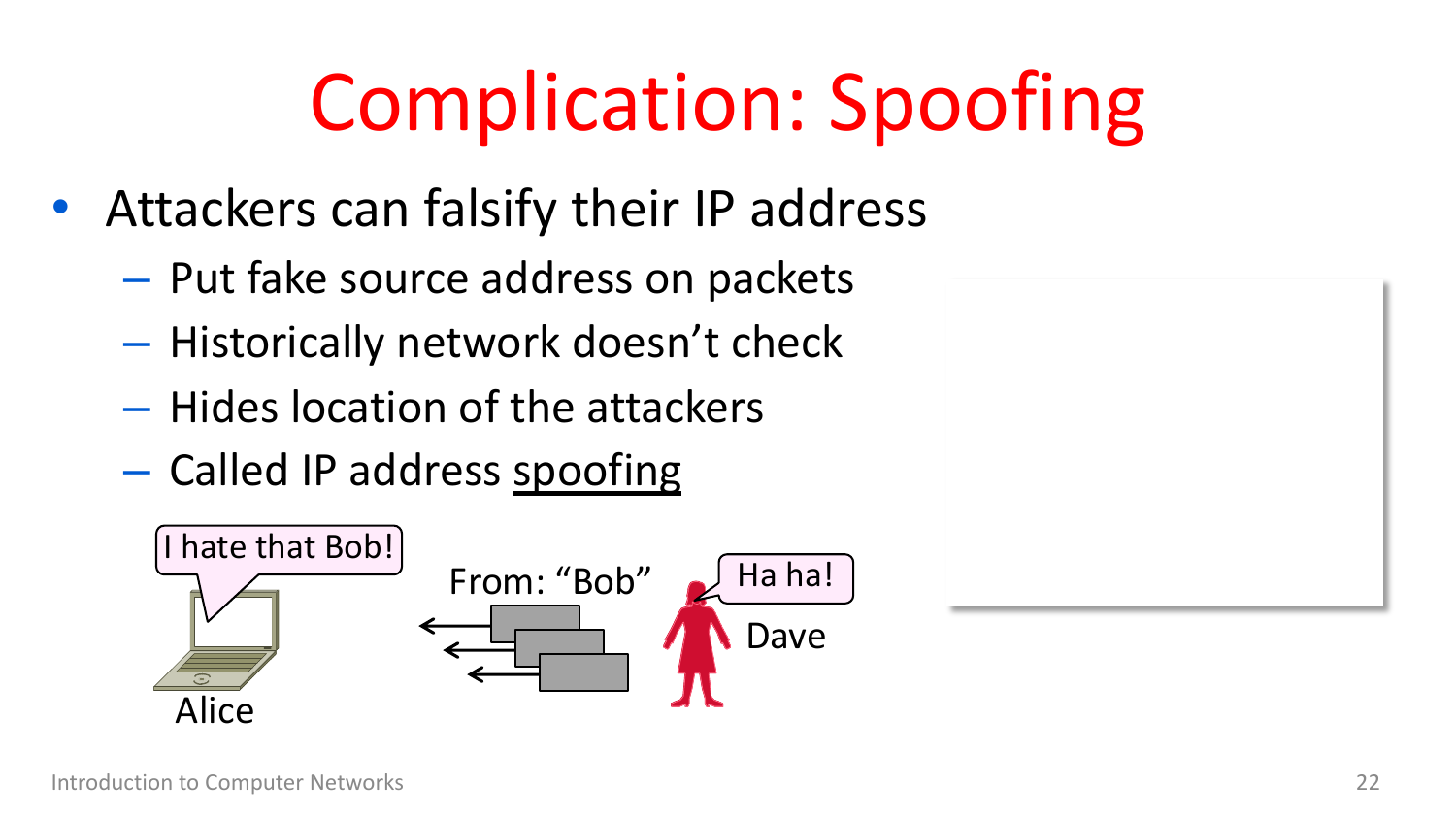# Spoofing (2)

- Actually, it's worse than that
	- Dave can trick Bob into really sending packets to Alice
	- To do so, Dave spoofs Alice to Bob

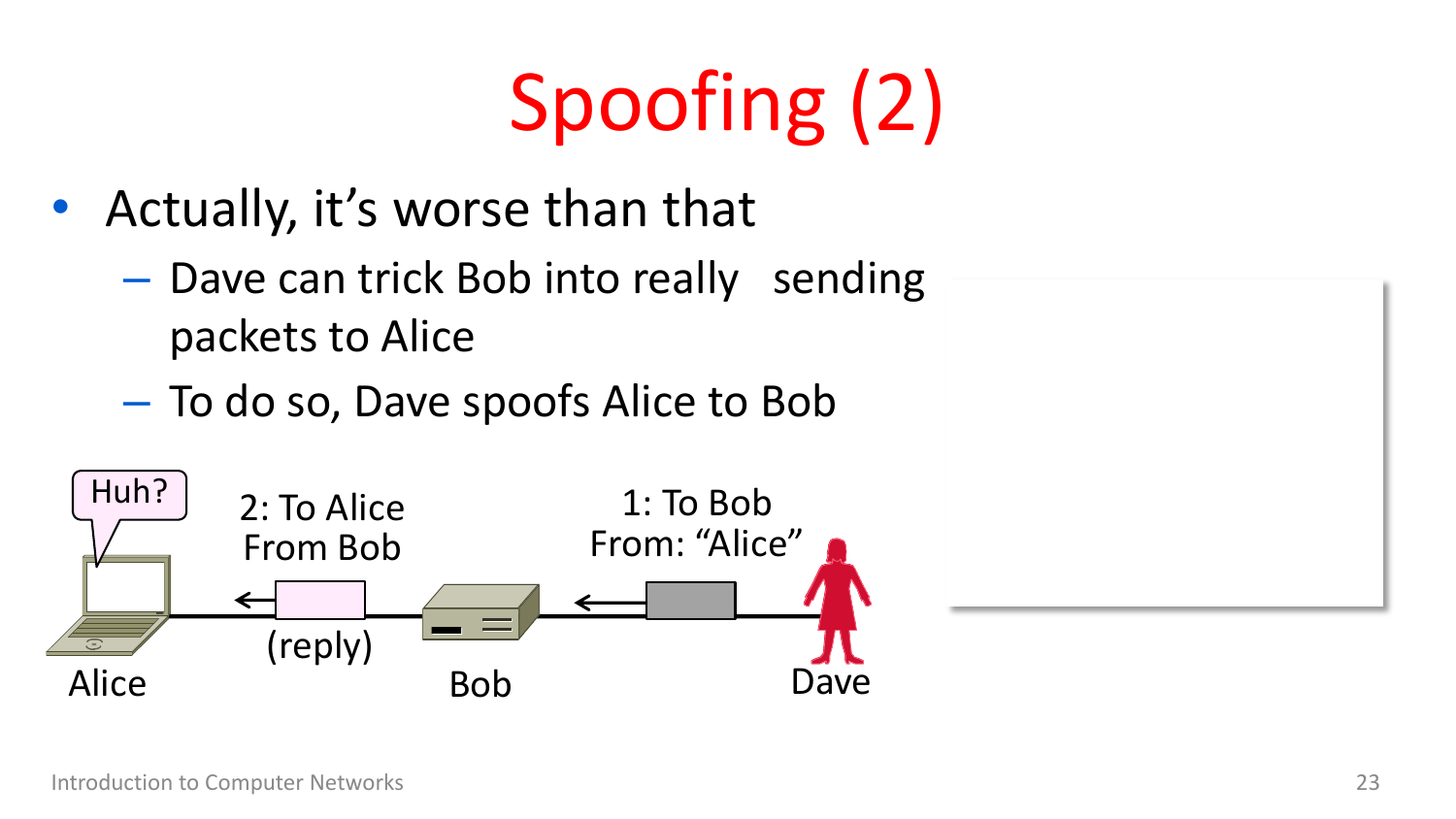#### Best Practice: Ingress Filtering

- Idea: Validate the IP source address of packets at ISP boundary (Duh!)
	- Ingress filtering is a best practice, but deployment has been slow